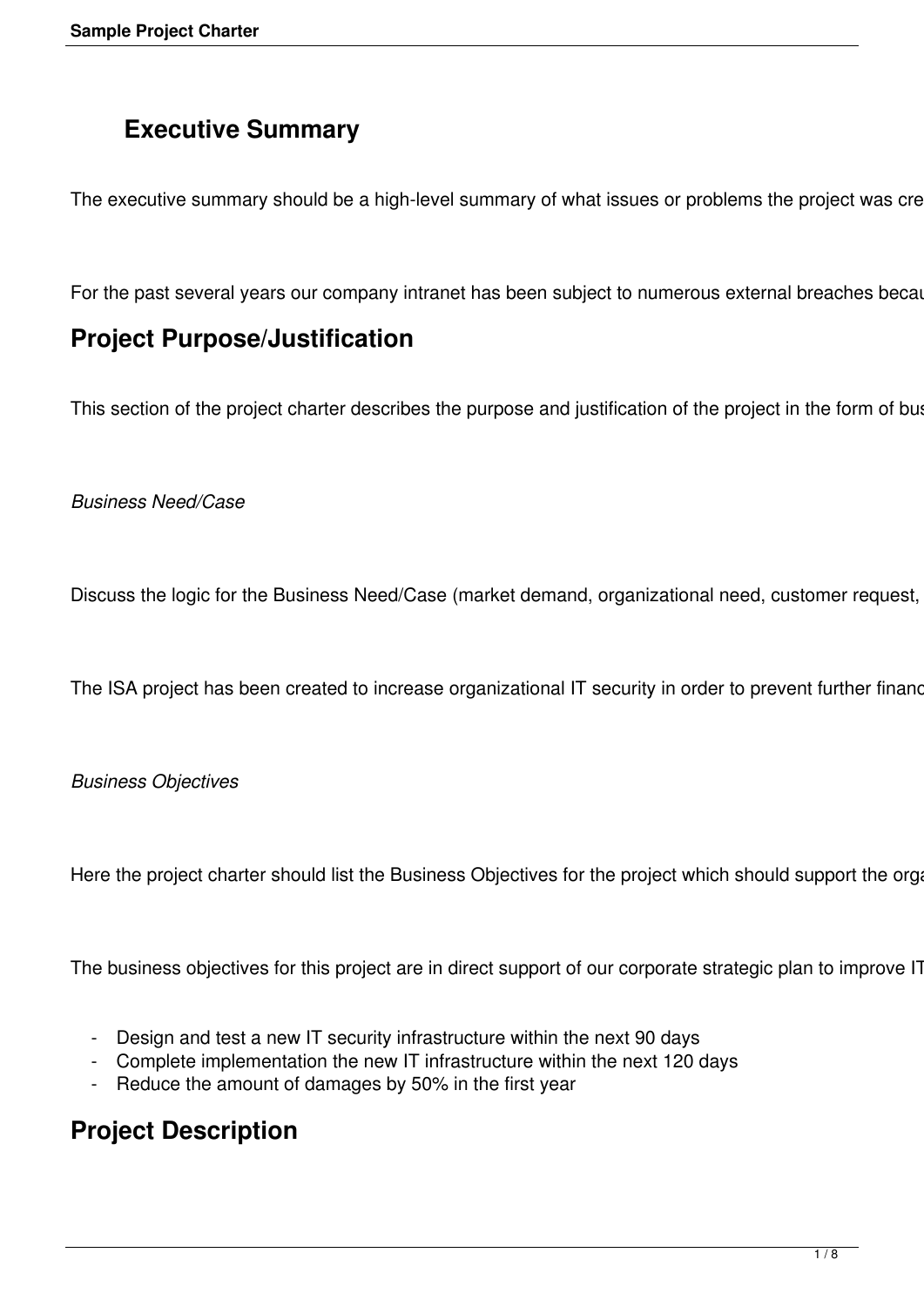This section of the project charter provides a high-level description of the project. This description shoule

The ISA project will provide increased security to the company's IT infrastructure and, more specifically,

*Project Objectives and Success Criteria* 

Objectives should be SMART: Specific, Measurable, Attainable, Realistic, and Time-bound. The project

The objectives which mutually support the milestones and deliverables for this project have been identifi-

- Develop security solution methodology to present to the VP of Technology within the next 20 days
- Complete list of required hardware/software which meets budget allocation within the next 25 days
- Create a simulated solution in the IT lab using all purchased hardware and software to test the sol
- Achieve a simulated solution which allows no security breaches and complete testing within the next
- Implement the solution across the organization within the next 120 days

*Requirements* 

The project team should develop a list of all high-level project requirements. These requirements are cle

This project must meet the following list of requirements in order to achieve success.

- The solution must be tested in the IT lab prior to deployment
- Solution must be implemented without disruption to operations

Additional requirements may be added as necessary, with project sponsor approval, as the project move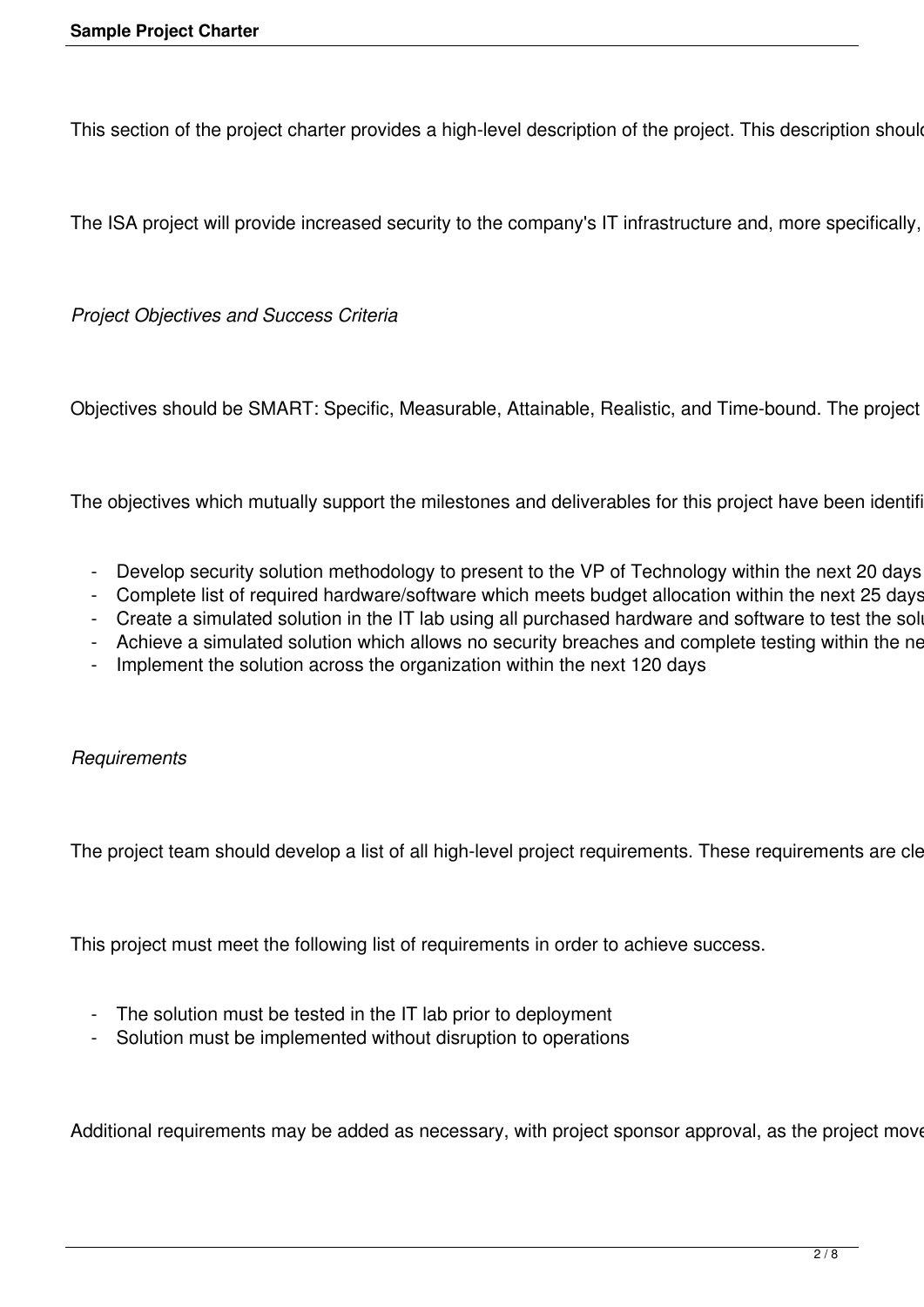*Constraints* 

Constraints are restrictions or limitations that the project manager must deal with pertaining to people, m

The following constraints pertain to the ISA project:

- All security hardware and software must be compatible with our current IT platforms
- All hardware and software must be purchased in accordance with the allocated budget and timelin
- Two IT specialists and one security specialist will be provided as resources for this project

*Assumptions* 

The project team must identify the assumptions they will be working under as the project goes forward a

The following are a list of assumptions. Upon agreement and signature of this document, all parties acki

- This project has the full support of the project sponsor, stakeholders, and all departments
- The purpose of this project will be communicated throughout the company prior to deployment
- The IT manager will provide additional resources if necessary

Risks

All projects have some form of risk attached. This section of the project charter should provide a list of h

The following risks for the ISA project have been identified. The project manager will determine and emp

- Potential disruption to operations during solution deployment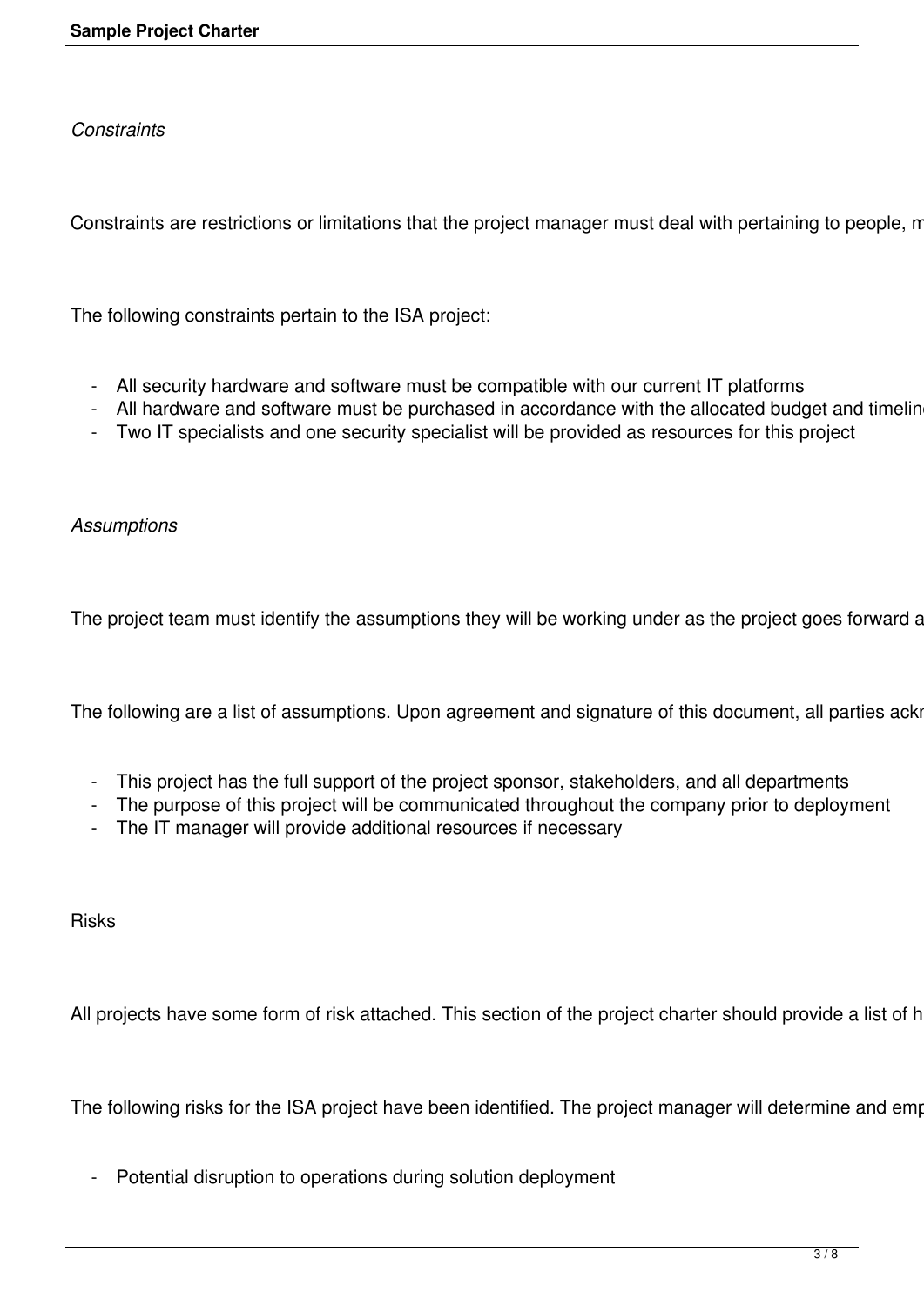- External threats breaching intranet security via new methods

# **Project Deliverables**

This section should list all of the deliverables that the customer, project sponsor, or stakeholders require

The following deliverables must be met upon the successful completion of the ISA project. Any changes

- Fully deployed intranet security solution
- Technical documentation for intranet security solution
- Recommendation list for future security considerations

### **Summary Milestone Schedule**

This section of the project charter provides an estimated schedule of all high-level project milestones. It

The project Summary Milestone Schedule is presented below. As requirements are more clearly defined

#### **Summary Milestone Schedule**

Project Milestone

Target Date (mm/dd/yyyy)

Project Start

01/01/20 xx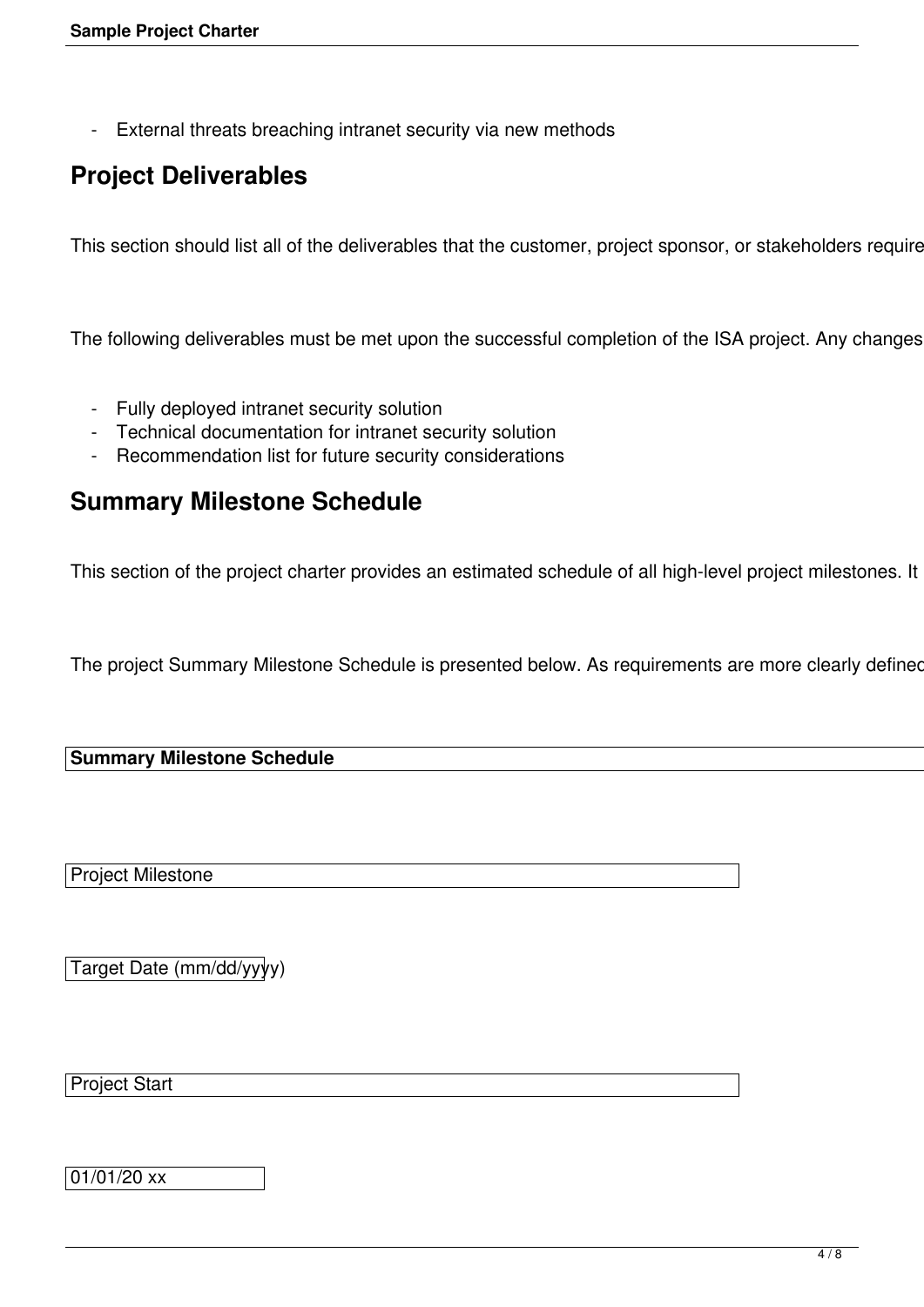Complete Solution Design

 $01/21/20$  xx

Acquire Hardware and Software

 $01/26/20$  xx

Complete Solution Simulation with New Hardware/Software

03/01/20 xx

Complete Solution Simulation and Testing

04/01/20 xx

**Deploy Solution** 

 $05/01/20$  xx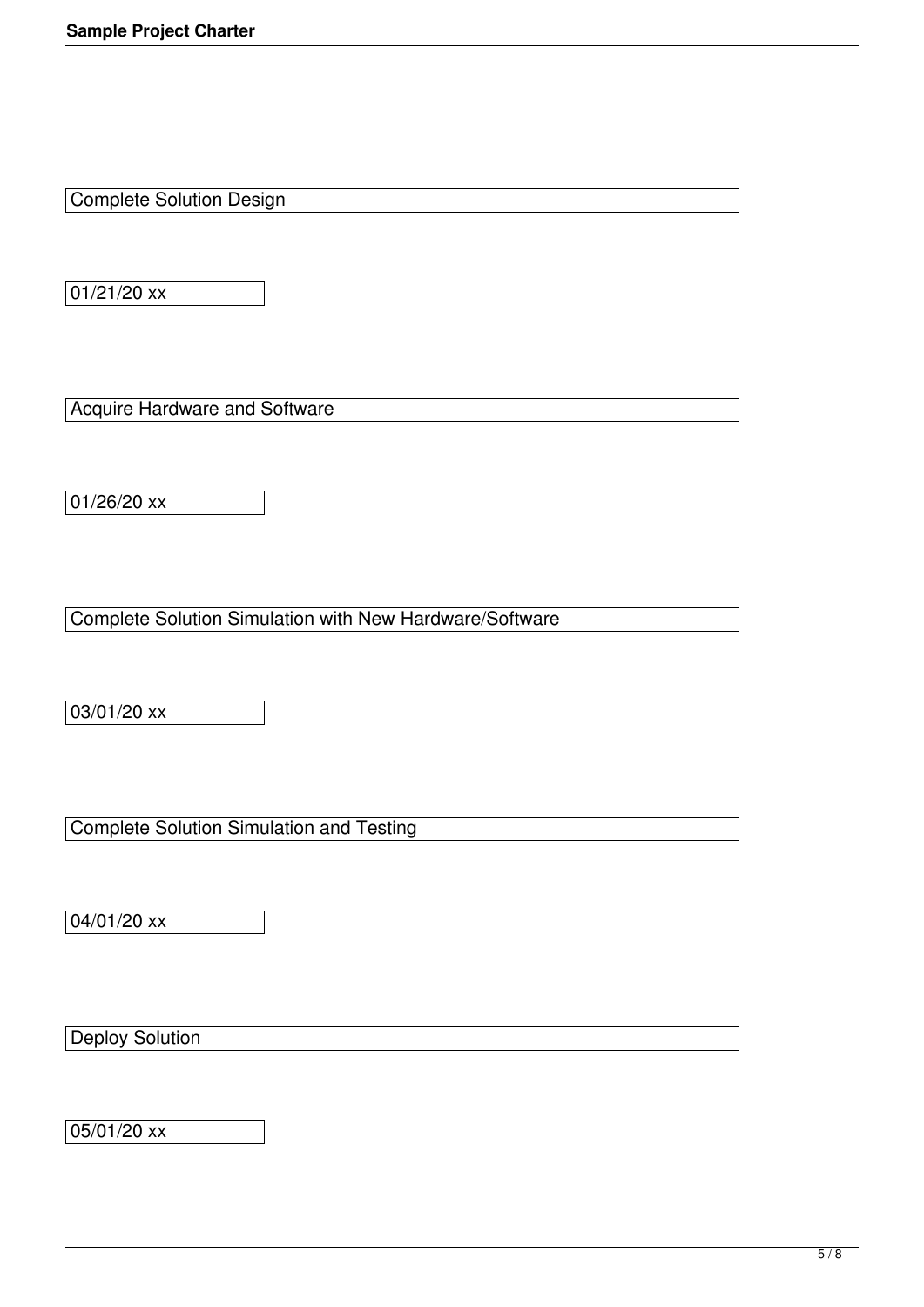Project Complete

05/15/20 xx

# **Summary Budget**

The summary budget should contain general cost components and their planned costs. As the project moves forward these costs may change as all tasks and requirements become clearer. Any changes must be communicated by the project manager.

The following table contains a summary budget based on the planned cost components and estimated costs required for successful completion of the project.

### **Summary Budget – List component project costs**

Project Component

Component Cost

Personnel Resources

\$110,000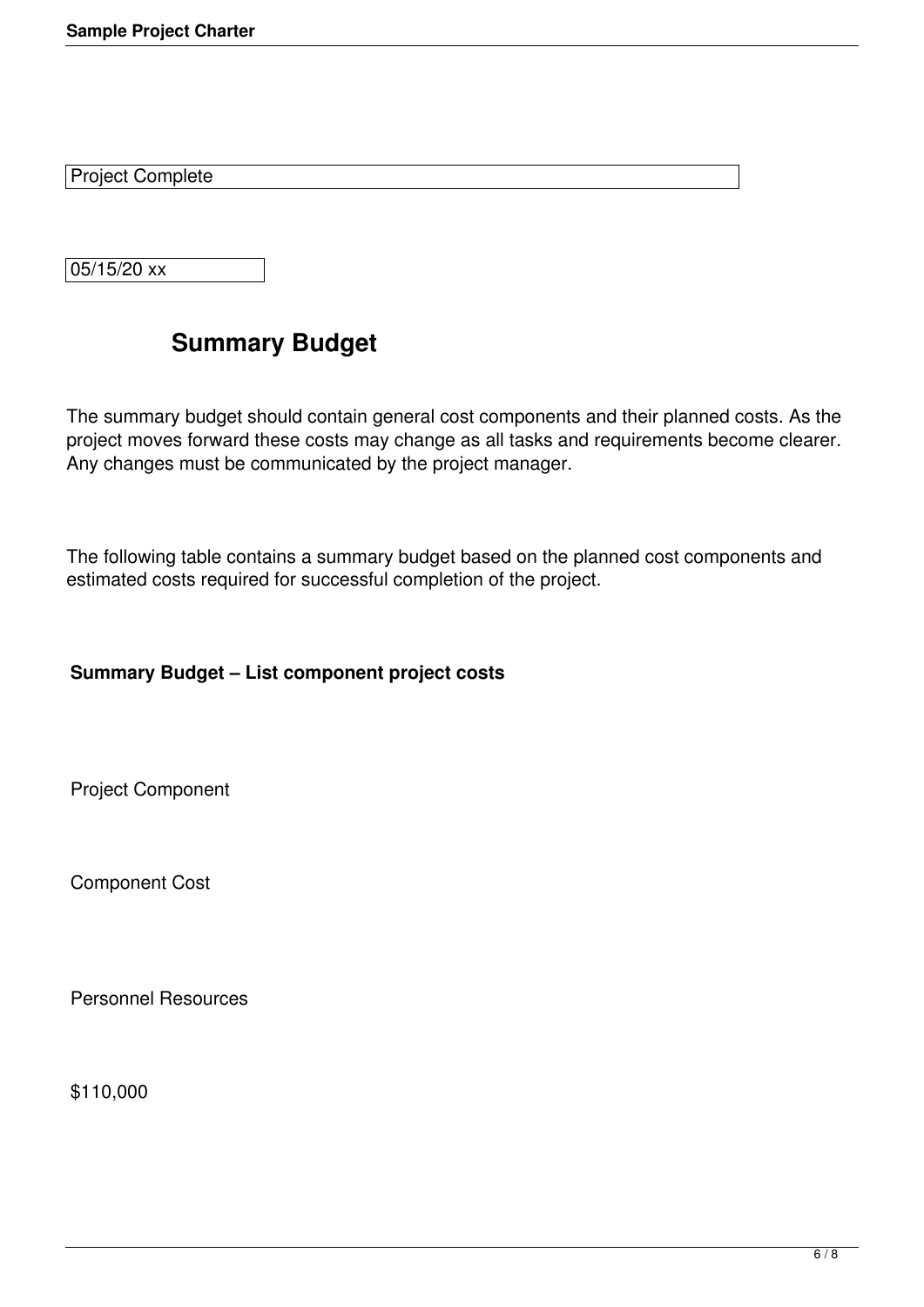Hardware

\$45,000

Software and Licensing

\$75,000

IT Lab Preparation

\$15,000

Total

\$245,000

# **Project Approval Requirements**

The organization must understand when the project has reached a successful completion. These criteria must be clear and should be accepted by whoever will sign-off on the project's closeout. Once the project charter is signed-off by the authorized person, the project is deemed approved and is successful as long as it has met all of the agreed upon requirements.

Success for the ISA project will be achieved when a fully tested intranet security solution, and